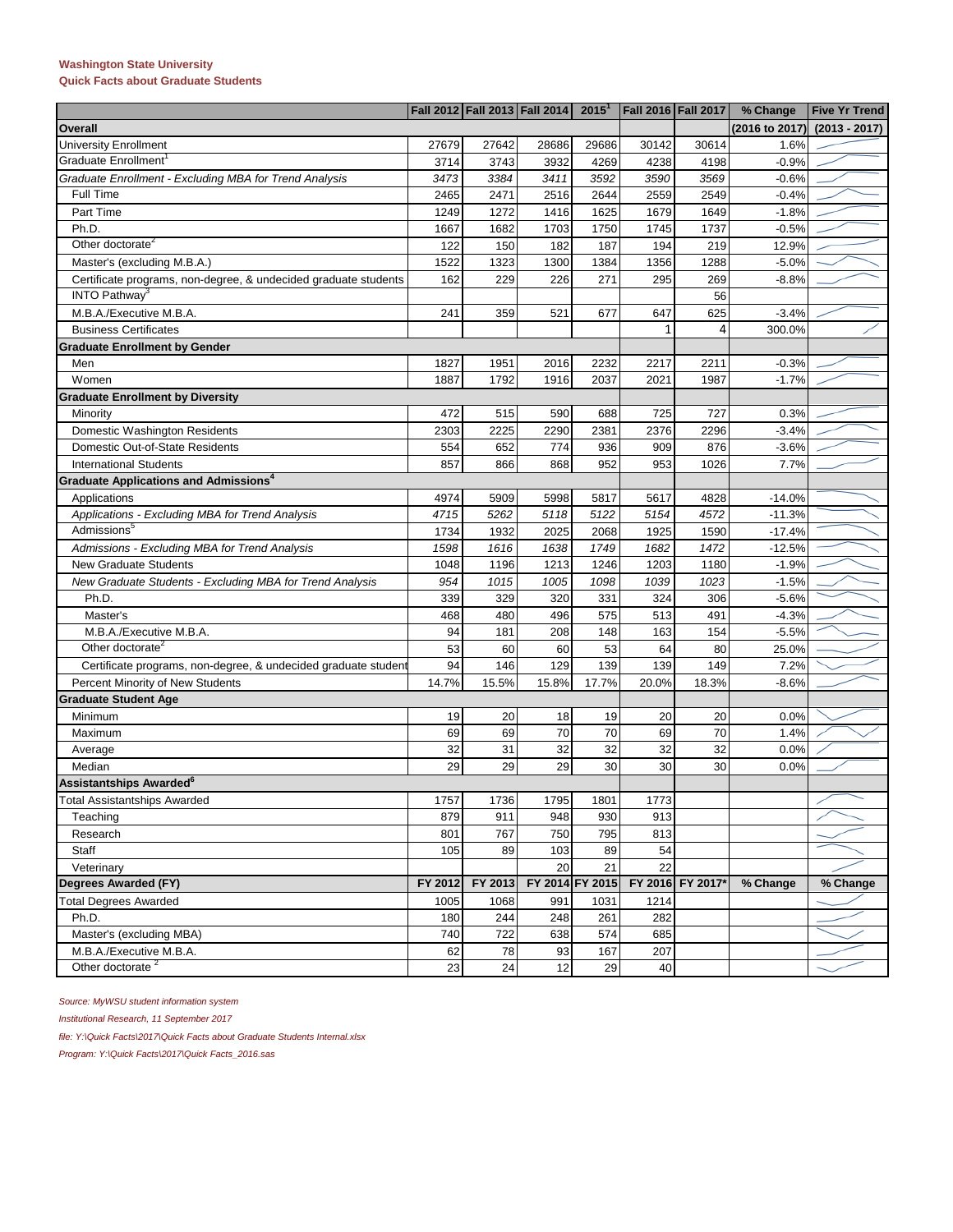*Enrollment based on IPEDS definitions. All enrollment data is based on primary program enrollment . Students may be enrolled in more than one graduate program (e.g. PhD and MS), but are only counted in their primary program. Doctoral programs are considered primary over masters level programs*

*<sup>1</sup> In Fall 2015, MBA and Executive MBA programs were moved into a new career (BUSN) and were no longer counted within the Graduate career. Fall 2015 enrollments and applications include MBA students in the count except where noted for trend analysis.*

*2 Other doctorates include all non-Ph.D. non-professional doctorate level degrees offered by the institution. This includes various education doctorates, doctorates in nursing practice and doctorates in design.*

*<sup>3</sup> Non-degree seeking students enrolled in the INTO Masters Program Pathways*

*<sup>4</sup> Does not include students applying or admitted to INTO Master's Program Pathways*

*<sup>5</sup> Admits in Fall 2012 do not include those who were admitted but subsequently canceled their application. Fall 2013 and onward, they are included in admit count.*

*<sup>6</sup> Assistantship information captured on 9/18/12, 9/4/13, and 9/30 in subsequent years. Total assistantships awarded are a unique headcount of students. Students may have split appointments, thus summing the types of assistantships will result in duplication of headcount. Staff Assistant-Institutional Work Study, Teaching Assistant-Federal Work Study, Staff Assistant-Federal Work Study, Teaching Assistant, Research Assistant, Project Assistant, Staff Assistant, Graduate Veterinary Assistant*

*\*FY 2017 degrees available Oct 1, 2017 <sup>7</sup> Does not include students admitted in the INTO masters program pathways*